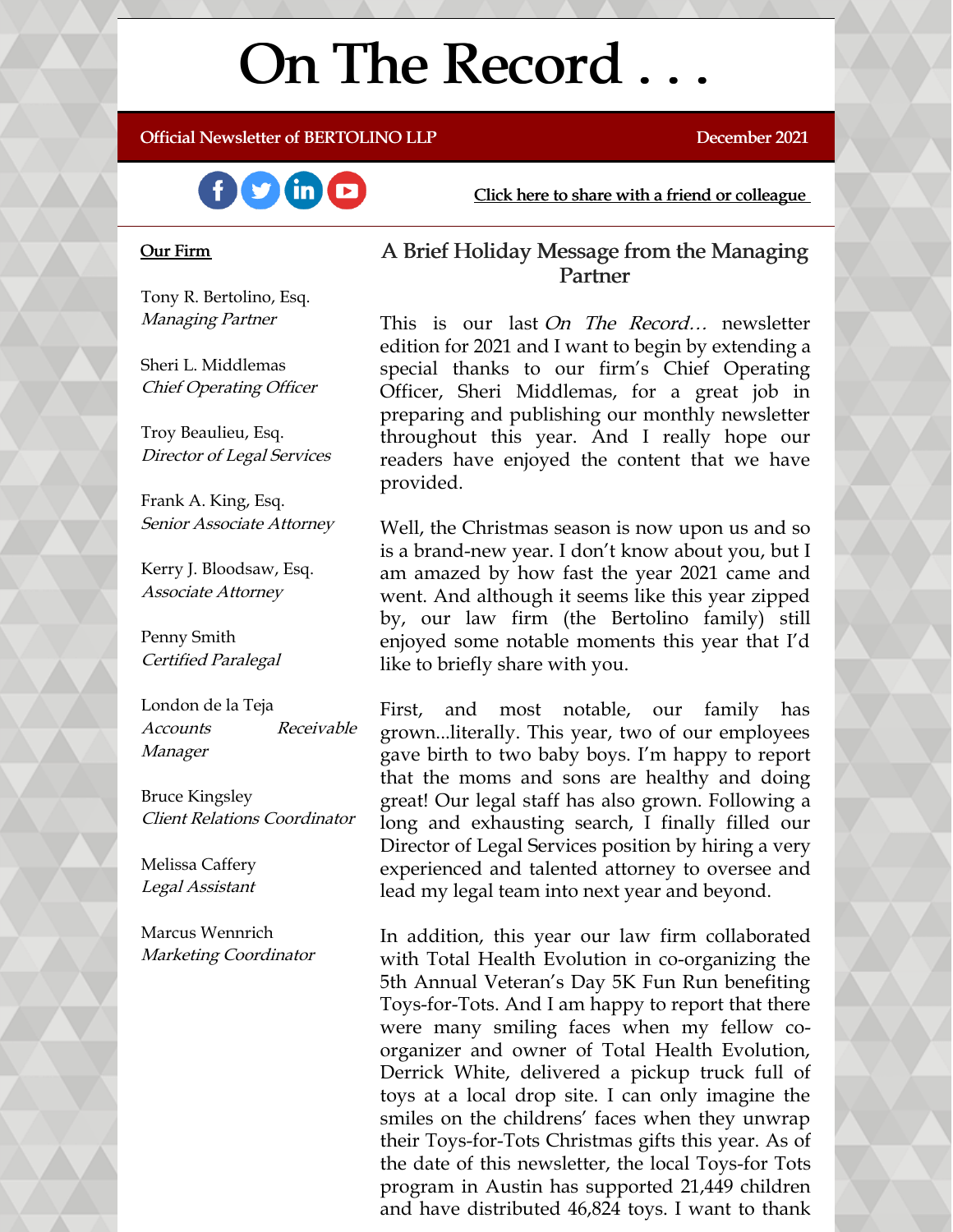everyone who participated and contributed to this event.

There were other notable moments this year, but I have limited space on this newsletter, so I will wait to share them for another day. That said, I'm really looking forward to the new notable moments and memories that year 2022 is going to bring.

Finally, I want to wish all our On the Record... readers, our clients (both current and former), our vendors, our families, our friends, and our employees a very Merry Christmas and Happy New Year!!!

 $T.R.NI$ 





Spotlight: Welcome Troy Beaulieu, our New Director of Legal Services

Troy Beaulieu has joined the firm as our new Director of Legal Services and Senior Associate Attorney. Troy grew up as an Air Force brat, his family was stationed at Bergstrom Air Force Base in Austin during a good bit of his childhood, and he graduated from high school in Austin. Looking for the true college experience away from home, Troy travelled to the Northeast to attend Boston College for his undergraduate studies where he

studied history and political science, and developed a particular interest in the important constitutional contributions of James Madison. Quickly realizing that it was cold, wet, and snowing most of the school year in Boston and it has hot and humid during summer breaks when he was home in Texas, Troy decided to complete his degree in three years and move back to Texas to attend law school at Baylor.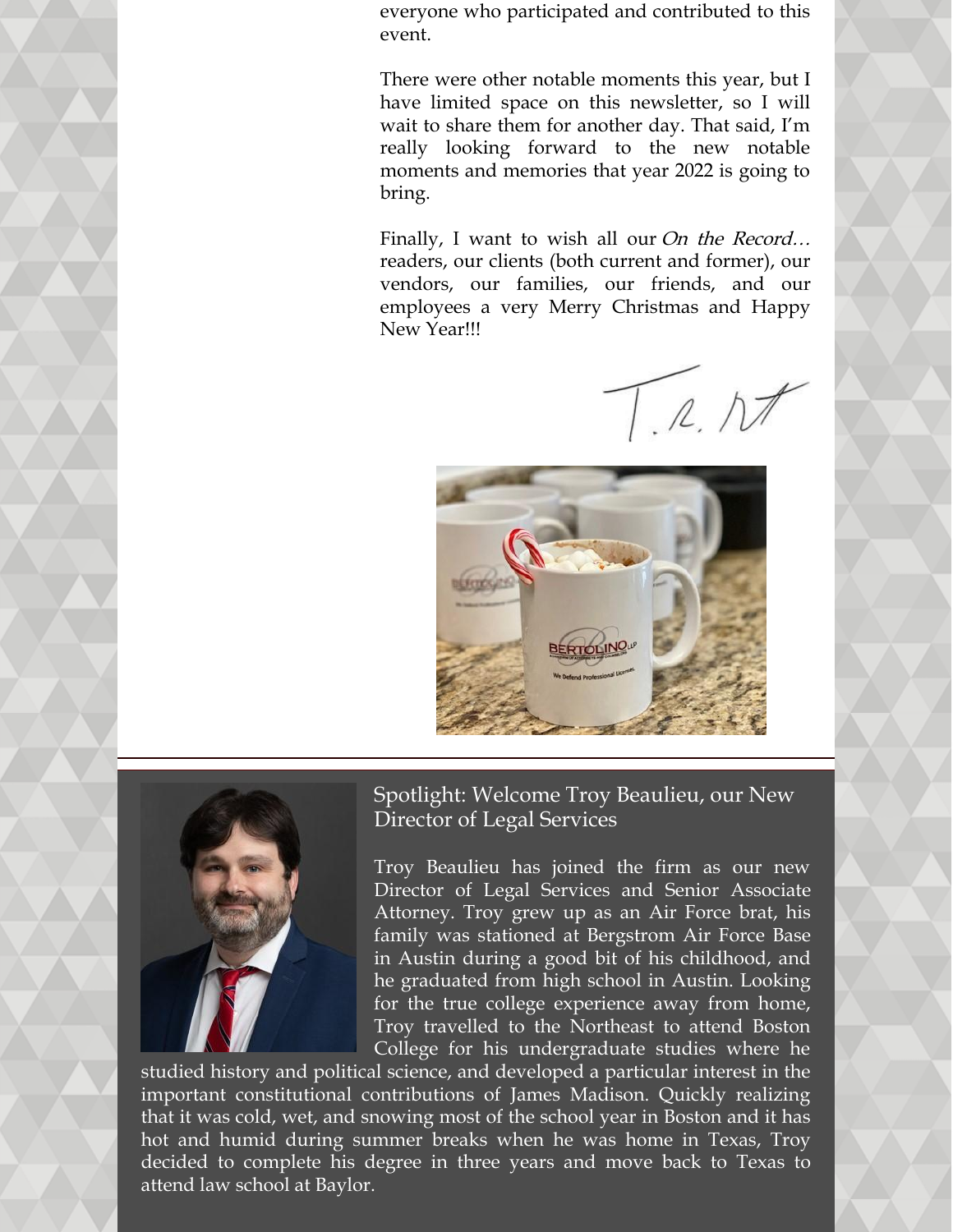Troy married his high school sweetheart, Ana, and they've been married over 20 years and have as 12-year-old son and 5-year-old daughter. In his spare time, Troy enjoys cooking for his family. He highly recommends Pinterest for inspiration and recipes. Troy also enjoys reading about American history and has a particular interest in the constitutional philosophy and contributions of James Madison. Troy is a musician and grew up learning piano from his mother, who is a piano teacher, and he studied voice. During his time at Boston College, Troy sang with the University Chorale and had the exciting opportunity to perform with John Williams and the Boston Pops. Troy also enjoys traveling; his experience as an Air Force brat gave Troy a keen interest in seeing history up close and personal.

Troy spent the last 15 years of his legal career working in state government. Troy worked exclusively on professional licensing matters at the Texas Appraiser Licensing and Certification Board during that time, where he served as director of enforcement for the final 5 years of his tenure. Troy is excited to join the Bertolino team so he can leverage his unique experience in government to protect clients' professional license and livelihood.

# Hallmark Achievements

Texas State Board of Occupational Therapists v. JY

Facts: A former employer of JY's filed a complaint against her for negligence and for failing to provide timely reports after treatment sessions. The Board requested a response to the complaint from JY.

Outcome: BERTOLIO LLP submitted a response and provided evidence showing that JY did submit a majority of her reports prior to her resignation. BERTOLINO LLP argued that there was no evidence of negligence and that the complaint was retaliatory in nature. The Board dismissed the complaint.

## Texas State Board of Professional Engineers v. DH

Facts: A former client of DH's filed a complaint against him alleging that he lied to the client, misled the client, failed to act as a reasonable engineer would have by not requesting an extension to his site plans and cost the client almost \$200,000. The complaint was investigated, and the Board found evidence amounting to a code violation. The Board set the matter for an informal settlement conference.

Outcome: During the informal conference, BERTOLINO LLP presented two witnesses and provided several documents proving that DH did not lie or mislead the client. The evidence also showed that DH acted as any engineer would have in the same or similar situation. Through the presented evidence BERTOLINO LLP argued that the complaint was missing information and context and was made to make DH look incompetent. Further, BERTOLINO LLP argued that there was no evidence showing that it was DH's actions that led to the client's loss of \$200,000. After closing arguments, the Board voted to dismiss the matter.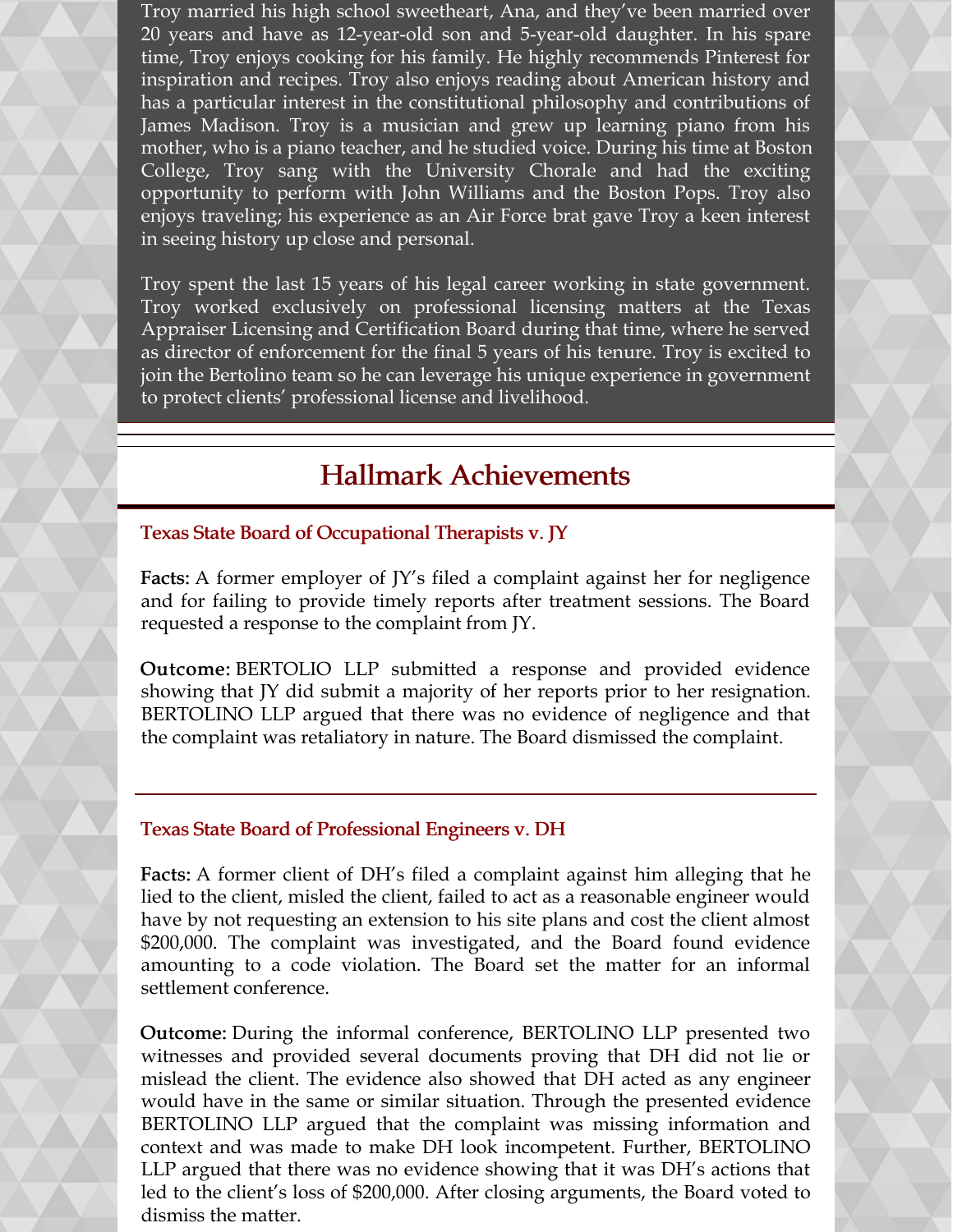## Client Survey: Your Opinion Matters

Bertolino LLP strives to be a 100% client-centered law firm. Running a client-centered law firm means putting our clients at the center of our thinking. This goes beyond the legal deliverables the Firm will provide: Being client-centered means truly putting ourselves in our client's shoes and looking at the experience of hiring an attorney and going through a legal matter from our client's point of view.

Each month, we will pose a quick, client-focused survey in this section of our newsletter. We asked our clients to please assist us by taking this survey, as your feedback is essential in our on-going efforts to deliver an amazing client experience.

> -Sheri L. Middlemas, Chief Operating Officer



This year Bertolino law firm introduced a new tool that allows our attorneys and clients to easily and securely communicate and share documents. Clio for Clients is a portal used by attorneys and all firm staff to send documents and share key details like status and next steps for our clients to access on demand from the Clio for Clients mobile app or web browser. Clients can scan and share documents, access their case details in a central spot, and message or chat their attorney and others at the firm.

What is the most appealing feature of Clio for Clients, our attorney-client portal?

Easy to use, secure communications

#### **[Select](https://campaignlp.constantcontact.com/forms/response?id=8MTVuLZxdx2tqY6ViR4pGQ2t9mHnmSeJJD3FVDetRWMp1x7mAvNUOMVtZQf1YOs8C2X_uAfS2h8YL3yynnjFqDW6OAMSdhvDA57TW5bzrixYUubJB4nk5PdU5S9b3Ad4Xd6DstE_VVjvtWexxTwELYi-yF6mNGUzQa66NinnXig5BCbnpFnXn4cboheFVJL_uzWk_BooTyXFYMefTsr-aw&encVer=1&c=&ch=)**

Case information is centrally located to access when it's convenient for me

#### **[Select](https://campaignlp.constantcontact.com/forms/response?id=8MTVuLZxdx2tqY6ViR4pGQ2t9mHnmSeJJD3FVDetRWMp1x7mAvNUOMVtZQf1YOs8C2X_uAfS2h8YL3yynnjFqDW6OAMSdhvDA57TW5bzrixYUubJB4nk5PdU5S9b3Ad4Xd6DstE_VVjvtWexxTwELYi-yF6mNGUzQa66NinnXig5BCbnpFnXn4cboheFVJL_uzWk_BooTyXXN6S9LkQxSg&encVer=1&c=&ch=)**

Quickly scan and send documents to my legal team from anywhere

**[Select](https://campaignlp.constantcontact.com/forms/response?id=8MTVuLZxdx2tqY6ViR4pGQ2t9mHnmSeJJD3FVDetRWMp1x7mAvNUOMVtZQf1YOs8C2X_uAfS2h8YL3yynnjFqDW6OAMSdhvDA57TW5bzrixYUubJB4nk5PdU5S9b3Ad4Xd6DstE_VVjvtWexxTwELYi-yF6mNGUzQa66NinnXig5BCbnpFnXn4cboheFVJL_uzWk_BooTyWrUSvPlZJhEA&encVer=1&c=&ch=)**

Protect access to case information using Face ID, Touch ID, or fingerprint

**[Select](https://campaignlp.constantcontact.com/forms/response?id=8MTVuLZxdx2tqY6ViR4pGQ2t9mHnmSeJJD3FVDetRWMp1x7mAvNUOMVtZQf1YOs8C2X_uAfS2h8YL3yynnjFqDW6OAMSdhvDA57TW5bzrixYUubJB4nk5PdU5S9b3Ad4Xd6DstE_VVjvtWexxTwELYi-yF6mNGUzQa66NinnXig5BCbnpFnXn4cboheFVJL_uzWk_BooTyUTQGQFfhqn8g&encVer=1&c=&ch=)**

#### All of the above!

**[Select](https://campaignlp.constantcontact.com/forms/response?id=8MTVuLZxdx2tqY6ViR4pGQ2t9mHnmSeJJD3FVDetRWMp1x7mAvNUOMVtZQf1YOs8C2X_uAfS2h8YL3yynnjFqDW6OAMSdhvDA57TW5bzrixYUubJB4nk5PdU5S9b3Ad4Xd6DstE_VVjvtWexxTwELYi-yF6mNGUzQa66NinnXig5BCbnpFnXn4cboheFVJL_uzWk_BooTyUNDmn2vKR8GQ&encVer=1&c=&ch=)**

Thank you!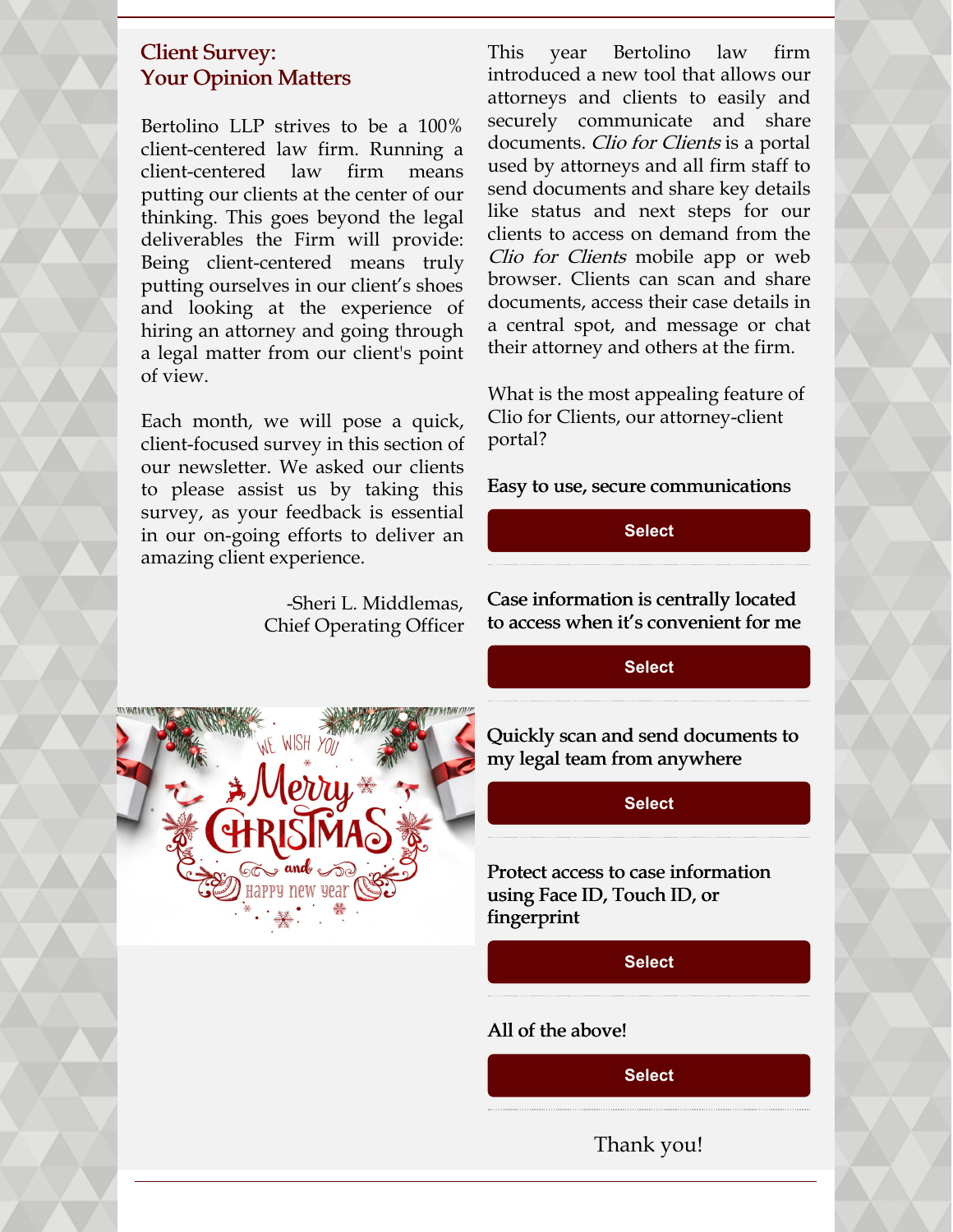# Make a Good First Impression with Your Regulator: An Insider's Perspective

# Part One of a Two-Part Series by Troy Beaulieu, Esq.

I recently joined the Bertolino team as the new Director of Legal Services. In my prior life as a state regulator, I handled professional license complaints and application matters. The ones that generated questions up front were situations where the license holder made a poor first impression with the agency staff looking at the case. Taking care of key issues such as these will go a long way to keep you in good stead with your regulator.

# COMMUNICATION IS KEY

# Keep an Eye out for Mail, Email and Phone Messages from your Regulator

Respond timely to notices, or other communications you receive. If you have a question, check on the agency's website, which often lists frequently asked questions, and provides information. Many state agencies have a hotline or customer service center you can contact to answer your concern. Ask them to provide you written confirmation of their guidance, so you have it for future reference. Even when you do not have a specific matter pending before your state regulator, open your mail regularly, read e-mails and respond to phone calls from the state. If you are going out of town or have long-term health issues impacting your ability to do so, plan for someone to do so and document in writing those expectations. Have someone notify you immediately about any communication from your regulator. Crucial deadlines to address matters can be lost when a licensed professional is lax in handling communication from their regulator. In addition, many state agencies have laws imposing disciplinary action when you fail to respond timely to a matter pending before your regulator, even if the underlying complaint lacks merit.

# Let Your Attorney Communicate with your Regulator

If you hired an attorney for a specific matter (a complaint or perhaps an application to obtain, renew or upgrade your license), the attorney or law firm will usually communicate with your state regulator for you and the agency will not contact you. Make sure to let your attorney handle those communications so that there is not confusion. Your lawyer will keep you informed of what's going on and discuss any needed action. If you receive correspondence from your regulator while represented, immediately notify your attorney so important information is not missed.

# Keep your Contact Information Updated with your State Licensing Agency

Key to good communication is people being able to reach you. If you have a change in contact information, update your regulator so they can reach you. Demonstrating your contact information is updated may impact whether notices were properly delivered. In fact, many state agencies require license holders to update their contact information timely and you may face disciplinary action for failing to do so. Many agencies provide easy-to-access license holder portals and self-service tools on their website to make this task